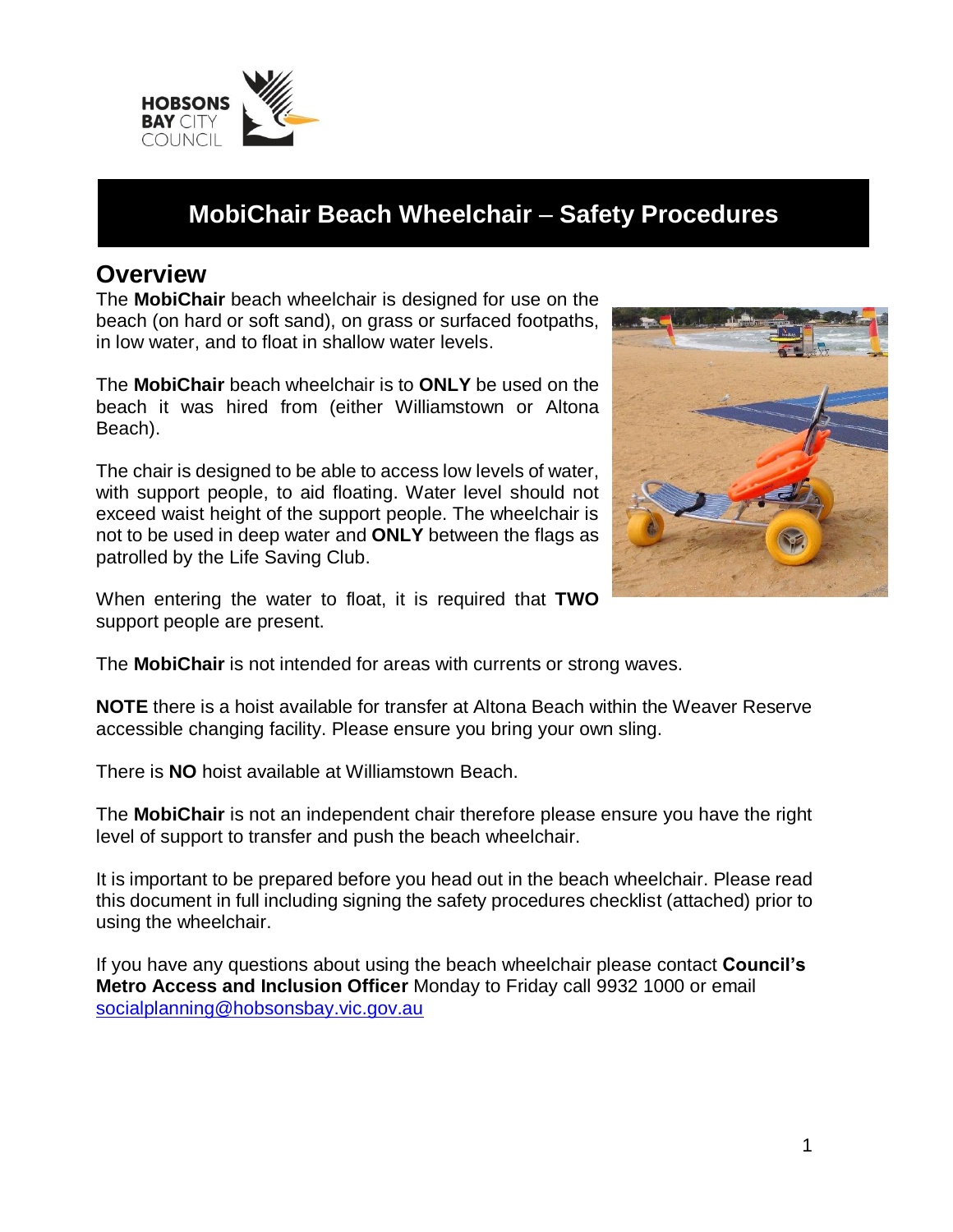## **Before use**

- check the weather for incoming tides as well as the strength of the waves, wind strength, storms and heat prior to hiring the wheelchair. The staff at the **Life Saving Club** will be able to provide you with helpful information about weather conditions and suitability for the beach wheelchair
- ensure walkway / routes to be taken are clear of hazards
- visually inspect seating, tyres and moving parts for possible damage
- ensure the support person(s) stabilise the wheelchair so that it will not move when a person is being seated
- **NOTE** that there is currently no hoist available at Williamstown Beach
- if you are not experienced at lifting, it may be useful to approach a local rehabilitation center, hospital or physiotherapist regarding training for transferring and lifting

## **During use**

- the wheelchair has been designed to be used on dry sand, wet sand, at the water's edge and to float in shallow water levels up to waist height of the support person, in still water conditions
- the **MobiChair** will begin to float as the water level reaches half way up the balloon tyres. At this point the user will notice a small tilt backwards as the chair transitions into the floating position
- When entering waist height waters to float, it is required that two assistants are present. It is important the tide and waves are monitored throughout the period of use
- the wheelchair is **NOT** to be used in deep water beyond waist height of the support persons
- do not exceed maximum recommended loading of 150kg
- it is recommended that the user securely fastens all harnesses to ensure safe and stable positioning. They can easily be adjusted in length to create a suitable fit
- the backrest angle can be adjusted into three positions by pulling the looped chain located at the back of the chair behind the backrest
- do not leave a person unattended when in the wheelchair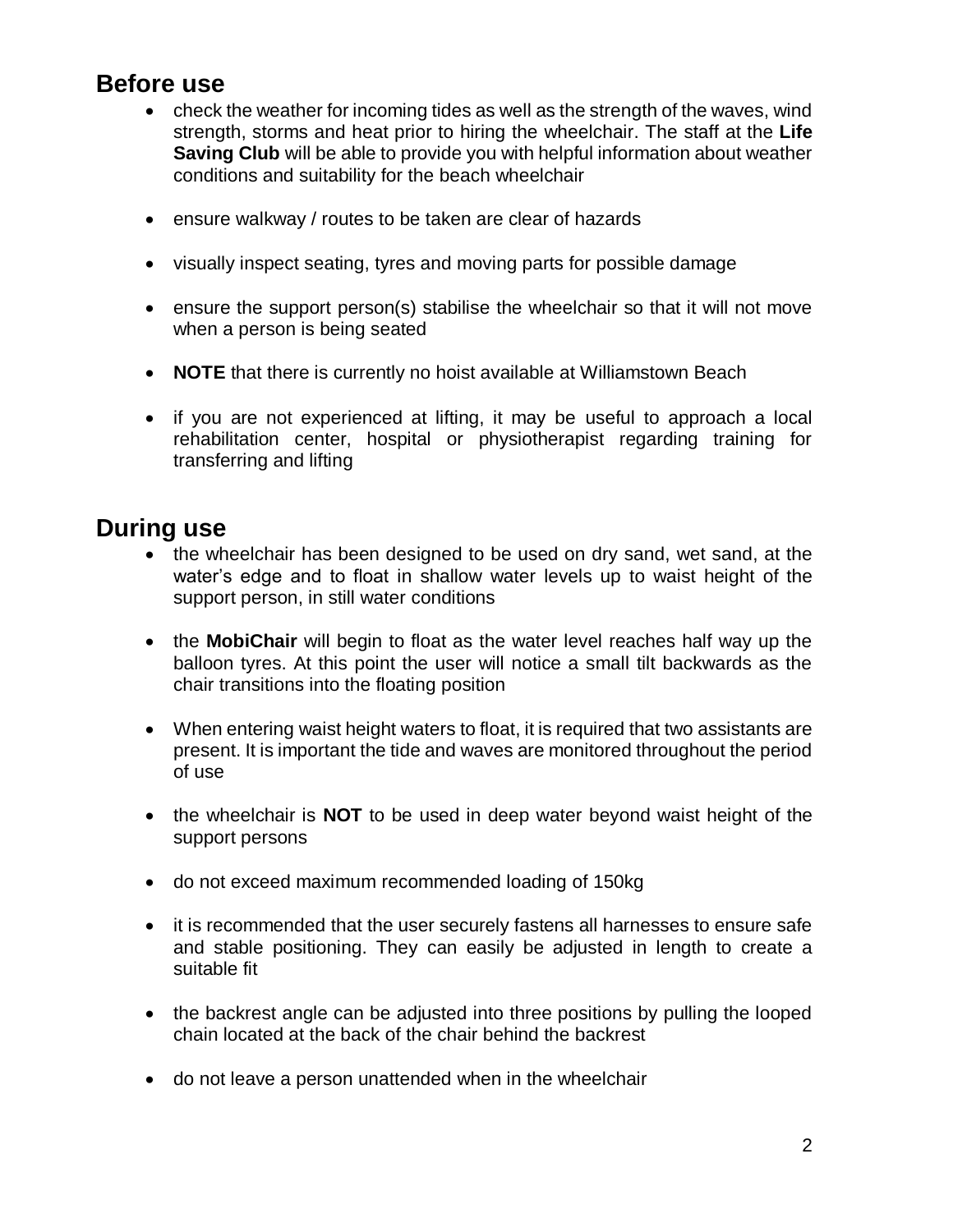- when parking find a level surface to park on
- gradients steeper than a standard ramp rise are not recommended unless two people are assisting with pushing/pulling the chair. It is recommended one assistant pulls using the tow rope at the front, whilst the second assistant pushes from behind
- ensure heavy items are not placed on back of wheelchair
- always keep the passenger informed about what you are intending to do (turning, entering water, crossing road)
- the wheelchair is not designed for self-propelling (independent use) and must be supervised and pushed by a responsible assistant
- the wheelchair must not be propelled by towing behind a motor vehicle, kite or other means, other than being pushed/pulled by an assistant
- when in water, the use of the safety belt is recommended, depending on the passengers understanding of their capacity to move around freely. If a passenger experiences unsteadiness (such as with epilepsy) the seat belt should be used
- always use the safety belt when using the chair on dry land, including soft and hard sand. If a passenger experiences unsteadiness (such as epilepsy) the seat belt should be used at all times
- the wheelchair is not to be removed from the designated beach area

#### **After use**

- where possible the hirer should use a shower or hose to clean down the chair before returning to the **Life Saving Club**
- any safety, mechanical or accessibility concerns with the use of the beach wheelchair should be reported immediately to the **Life Saving Club**

We welcome your feedback on your experience and use. Please provide feedback directly to the staff at the **Life Saving Club** or contact Council's **Metro Access and Inclusion Officer** on 9932 1000 or email socialplanning@hobsonsbay.vic.gov.au

For further details about accessible beaches visit www.hobsonsbay.vic.gov.au for information and resources available. For information about the **MobiChair** wheelchair visit: http://pushmobility.com.au/shop/mobi-chair-floating-beachwheelchair/